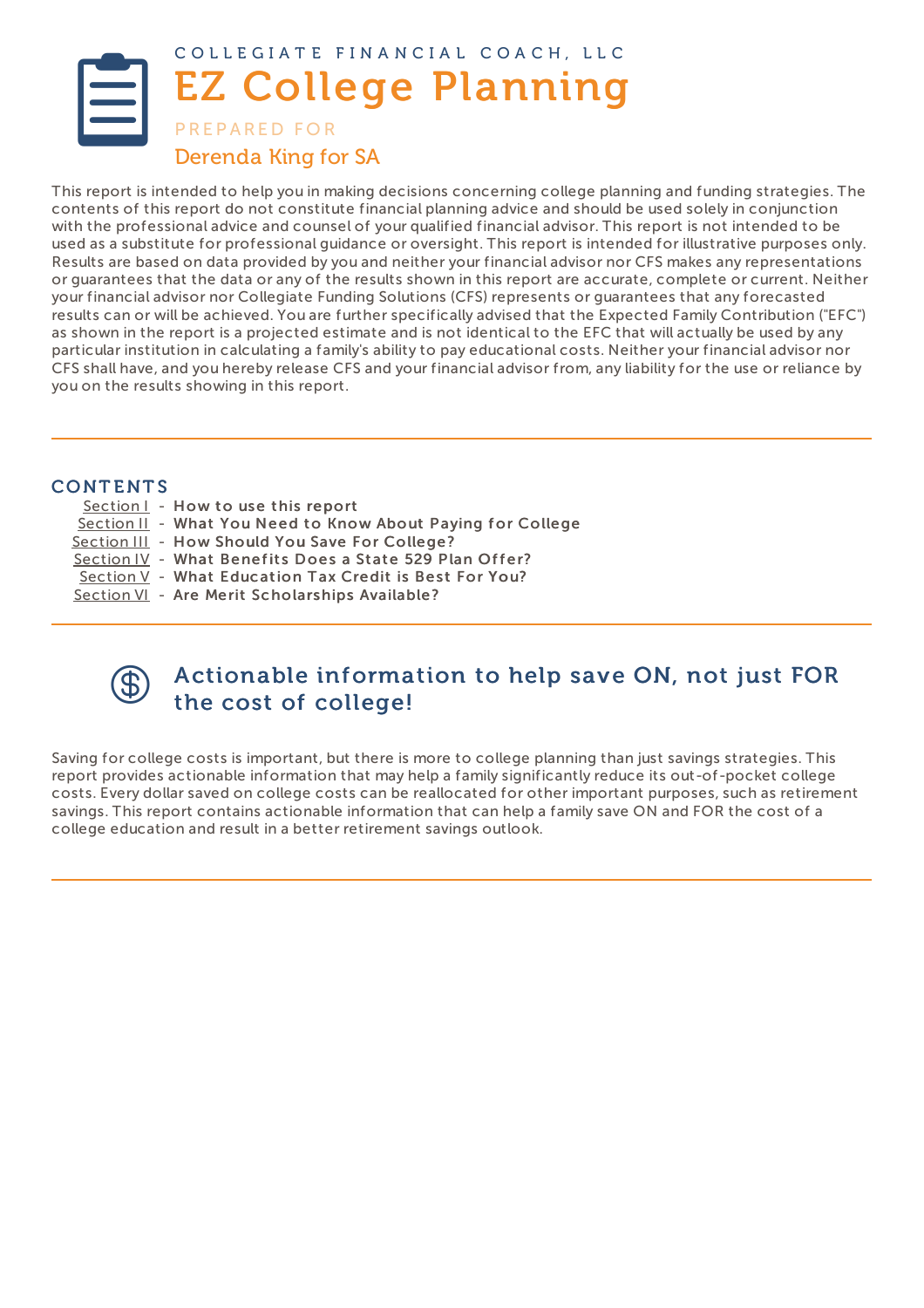

# I. How to use this report

- 1. Review the School Information that directly impacts costs including cost of attendance, graduation rates and room and board costs. The four-year estimated "sticker price" for New York University is \$356,366 - but this is NOT necessarily the price you have to pay.
- 2. Do you qualify for financial aid?

Need-based financial aid can substantially reduce family out-of-pocket college costs.

- 3. See how the school determines your financial aid eligibility and determines how much you'll have to contribute to the annual costs (there are ways to reduce the amount you'll be required to pay).
- 4. What do you need to do to qualify for merit-based scholarships? School based merit scholarships can significantly reduce college costs.
- 5. What is the most efficient way for you to save for college? Analyze the options for use as college savings/retirement savings vehicles.
- 6. How does your state-sponsored 529-plan measure up? Review important tax benefits of the state-sponsored 529-plan (if available) for clients interested in 529 savings plans.
- 7. Which education tax credits should you use? Determine which education tax credit/savings options may yield the most tax savings.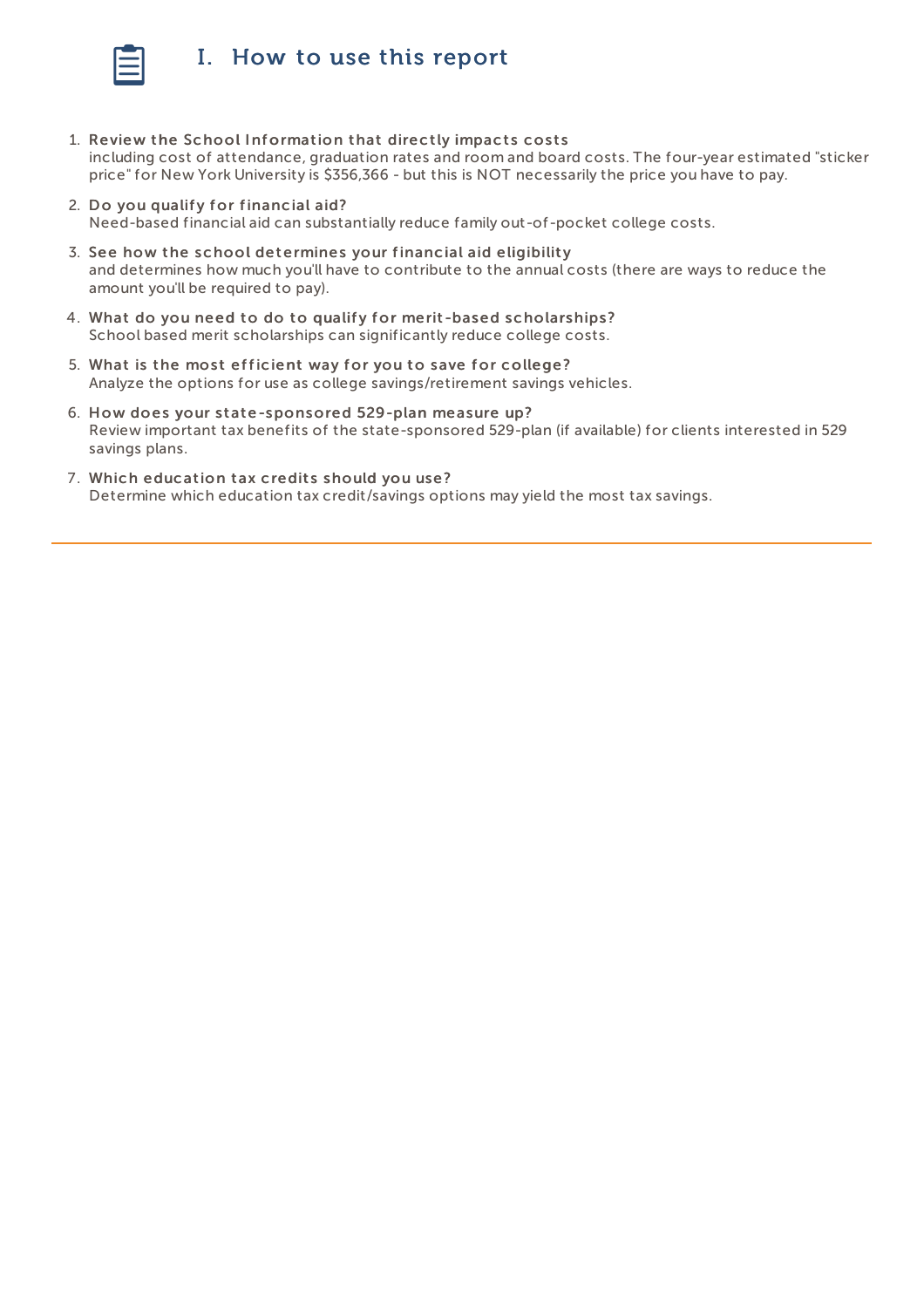

| <b>Facts Presented by the</b><br><b>University</b>                                        | <b>Expected Financial Support</b>                                                                                                                                                                                               | <b>Expected Out of Pocket</b> |
|-------------------------------------------------------------------------------------------|---------------------------------------------------------------------------------------------------------------------------------------------------------------------------------------------------------------------------------|-------------------------------|
|                                                                                           | SCHOOL INFORMATION - NEW YORK UNIVERSITY                                                                                                                                                                                        |                               |
| <b>4-YEAR/6-YEAR GRADUATION RATE</b><br>extended time in school.                          | A poor 6-year graduation rate can significantly increase college costs due to                                                                                                                                                   | 76%/85%                       |
| <b>CURRENT ONE-YEAR COST OF ATTENDANCE (COA)</b><br>reduced costs.                        | Determined for each college by totaling the costs for tuition and fees, room<br>and board, books and supplies, personal expenses and travel. College<br>admissions strategies can help find comparable schools at significantly | \$78,744                      |
| <b>CURRENT ROOM AND BOARD COST</b><br>during the college years an attractive alternative. | A high room and board cost can make purchase/resale of rental property                                                                                                                                                          | \$19,244                      |
|                                                                                           | FINANCIAL AID INFO AND STATS - NEW YORK UNIVERSITY                                                                                                                                                                              |                               |
| <b>FINANCIAL AID FORMS REQUIRED</b><br>at the school.                                     | Indicates whether the school in question requires the FAFSA (Free Application<br>for Federal Student Aid) or the CSS Profile to determine financial aid eligibility                                                             | <b>CSS Profile</b>            |
| AVERAGE AMOUNT OF FINANCIAL NEED MET<br>have to be covered by the family.                 | The percentage of a family's financial need that the school is most likely to<br>meet. The higher the percentage of need met the better. Any unmet need will                                                                    | 71%                           |
| <b>GIFT AID %</b><br>school. The higher this value, the better.                           | The percentage of the financial need that the school will meet in the form of<br>scholarships, grants etc. This is money that will not have to be paid back to the                                                              | 77%                           |
| <b>SELF HELP %</b><br>work-study.                                                         | The amount of need that the school will meet in the form of student loans and                                                                                                                                                   | 23%                           |

# FAMILY AND FINANCIAL AID ESTIMATES

# EXPECTED FAMILY CONTRIBUTION AMOUNT (EFC)

This is what the family will be expected to pay toward the cost of college at the school selected before qualifying for any need-based financial aid at that school. By starting with the EFC and not the COA, the family will have a much

\$33,107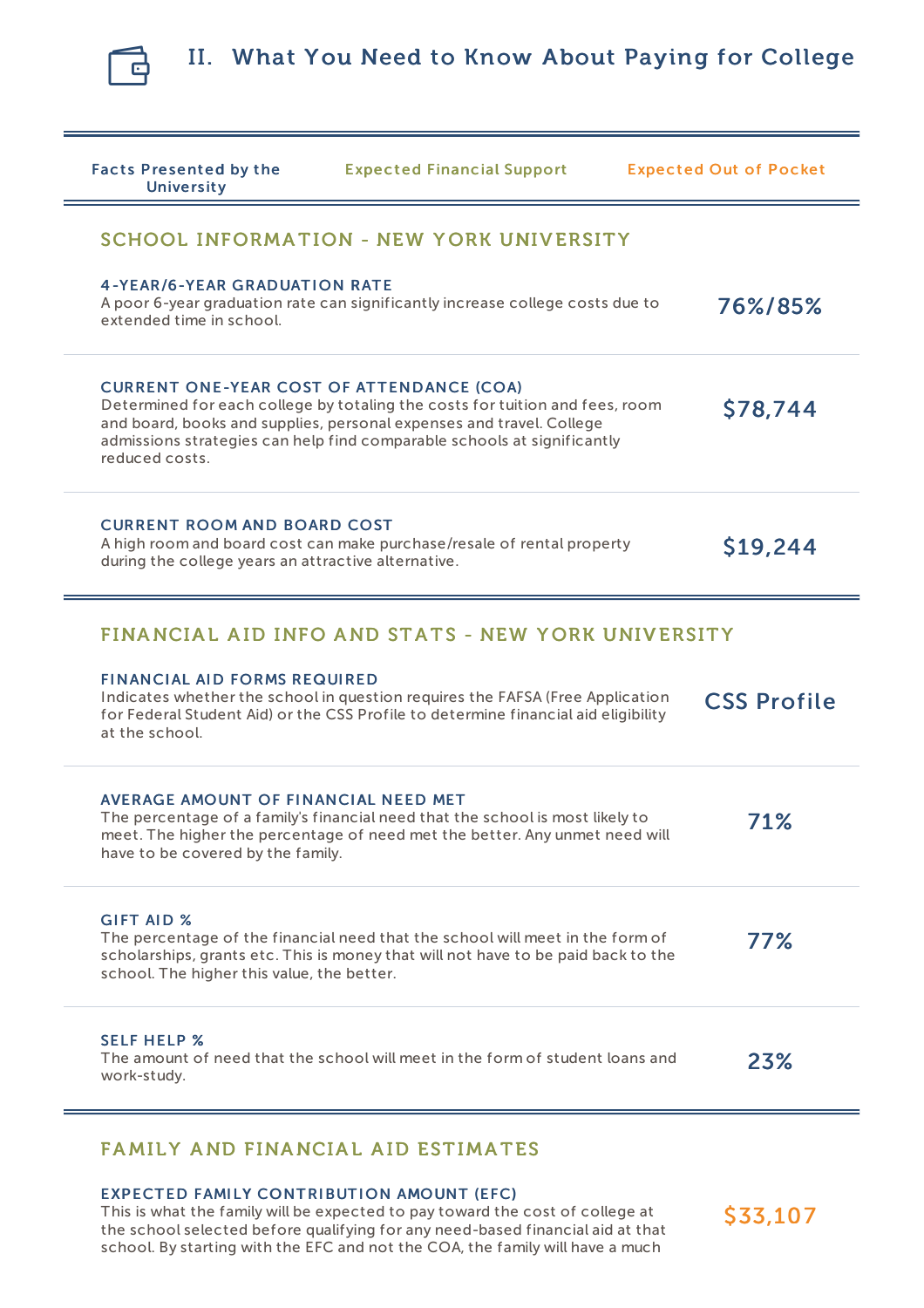| DOES THE FAMILY QUALIFY FOR FINANCIAL AID AT NEW YORK<br>UNIVERSITY?                                                                                                                                                                                                                                                                                                                                                                                                                                                                          | YES            |
|-----------------------------------------------------------------------------------------------------------------------------------------------------------------------------------------------------------------------------------------------------------------------------------------------------------------------------------------------------------------------------------------------------------------------------------------------------------------------------------------------------------------------------------------------|----------------|
| COULD THE FAMILY QUALIFY FOR ADDITIONAL FINANCIAL AID BY<br><b>IMPLEMENTING COLLEGE PLANNING STRATEGIES?</b><br>An analysis of the financial information provided indicates that the total<br>amount of liquid assets (cash instruments, securities, mutual funds, etc.) is<br>beyond the asset protection allowance value permitted by the financial aid<br>formula for this client. Therefore, redeployment of these assets into non-<br>assessable assets would remove them from assessment and may increase<br>financial aid eligibility. | <b>YES</b>     |
| <b>FINANCIAL AID ELIGIBILITY AMOUNT</b><br>An estimate of the amount of financial aid the family is eligible for based on<br>the school cost, the financial aid formula used to determine their financial<br>need and the average amount of financial need met by the school.                                                                                                                                                                                                                                                                 | \$32,402       |
| ESTIMATED FINANCIAL AID AWARD FOR STUDENT                                                                                                                                                                                                                                                                                                                                                                                                                                                                                                     |                |
| <b>GRANTS/SCHOLARSHIPS</b><br>Determined by applying the gift aid % to the financial aid eligibility total. This is<br>a forecast of the amount that you may receive in the form of Gift Aid (grants<br>and scholarships).                                                                                                                                                                                                                                                                                                                    | <b>S24,950</b> |
| <b>LOANS/WORK-STUDY</b><br>Determined by applying the self-help % to the financial aid eligibility total. This<br>is a forecast of the amount that you may receive in the form of Self-Help<br>(loans and work-study).                                                                                                                                                                                                                                                                                                                        | S7,453         |
| <b>TOTAL FAMILY CONTRIBUTION TO COST OF COLLEGE AFTER</b><br><b>ACCOUNT FOR NEED-BASED FINANCIAL AID</b><br>Is equal to the EFC plus any unmet need. This can be thought of as the net<br>amount due "out-of-pocket" after accounting for financial aid from the school.<br>This is the real one-year cost of the college to the family as opposed to the<br>COA.                                                                                                                                                                             | S46,341        |

# MERIT-BASED SCHOLARSHIP INFORMATION AT NEW YORK UNIVERSITY

| <b>QUALIFY FOR MERIT-BASED SCHOLARSHIPS AT NEW YORK</b>                           |            |
|-----------------------------------------------------------------------------------|------------|
| UNIVERSITY BASED ON REPORTED GPA/SAT SCORES?                                      |            |
| A yes indicates that the student is already eligible for merit-based scholarships | <b>YES</b> |
| at the school in question based on GPA and standardized test scores               |            |

# NUMBER OF MERIT-BASED SCHOLARSHIPS SA MAY QUALIFY FOR AT NEW YORK UNIVERSITY\* (DETAILS BELOW)

School-based merit scholarships are by far the leading source of potential "free money" for a family and one of the best ways a family can reduce the cost of a college education and reduce student loan debt.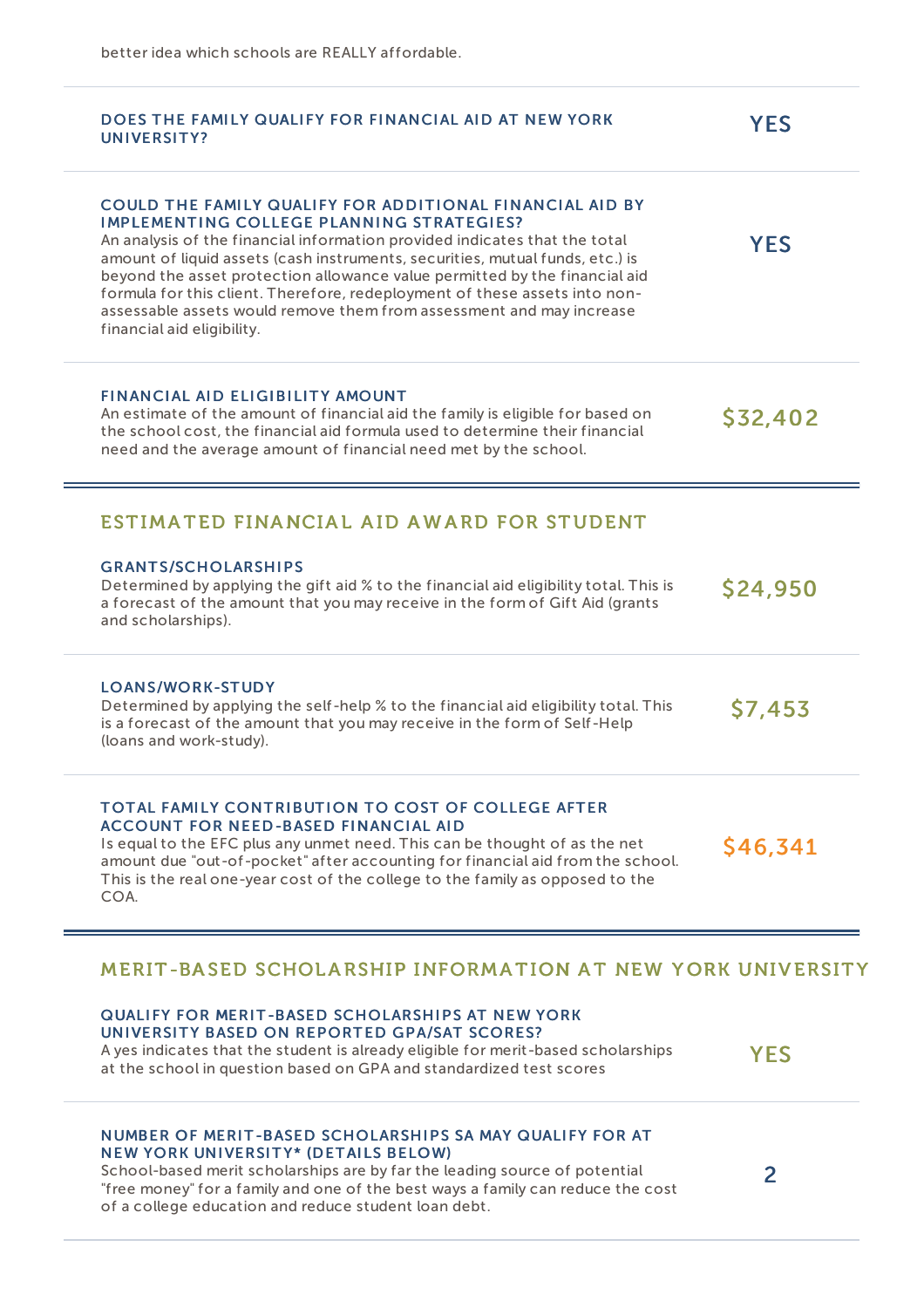#### AVERAGE NON-NEED BASED TUITION DISCOUNT AT NEW YORK **UNIVERSITY**

Many schools offer a significant discount off of the advertised cost of attendance for families that do not qualify for need based financial aid. Knowing the average discount received by families that are not candidates for need based financial aid can be very helpful for determining college affordability and college admissions and funding strategies.

## % OF STUDENTS RECEIVING THE AVERAGE TUITION DISCOUNT

Not all students receive a tuition discount. Here is the percentage of students that receive the average scholarship amount or tuition discount at New York University.

\* The financial aid information and percentages used in the table are reported by the school and are average amounts. A high performing student (GPA/standardized test scores) will often result in a "preferential aid package" for the student, whereby a higher percentage of financial need will be met and the gift aid % (grants and scholarships) will increase relative to the stated averages.

\$5,522

8%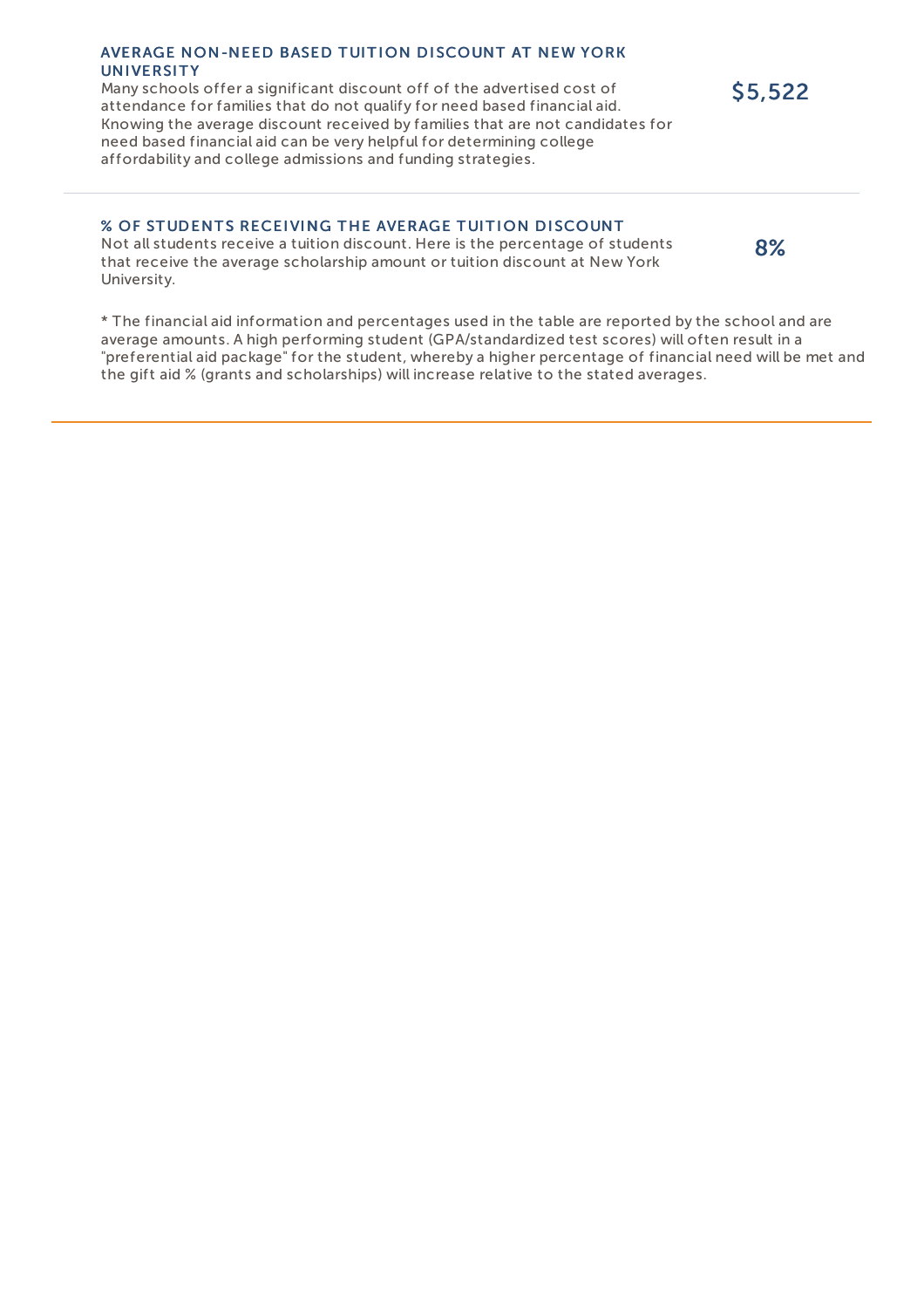

Use the table below to help determine which savings vehicles may be best for the client in light of their goals and circumstances. For example, parents who may be eligible for need-based financial aid should consider options that have little or no negative impact on financial aid eligibility while early starters may favor very saving strategies that provide tax favored access for college funding and retirement.

| Investment                                       | Does the Value of the Asset<br><b>Impact Financial Aid Eligibility?</b> | <b>Tax Favored</b><br><b>Access for</b><br>College? | <b>Tax Favored</b><br><b>Access for</b><br>Retirement? |
|--------------------------------------------------|-------------------------------------------------------------------------|-----------------------------------------------------|--------------------------------------------------------|
| Cash                                             | <b>Yes</b>                                                              | <b>No</b>                                           | <b>No</b>                                              |
| 529 College<br><b>Savings Plans</b>              | <b>Yes</b>                                                              | <b>Yes</b>                                          | n/a                                                    |
| Coverdell<br><b>Education Savings</b><br>Account | <b>Yes</b>                                                              | Yes                                                 | n/a                                                    |
| <b>Roth IRA</b>                                  | <b>No</b>                                                               | Yes<br>(DEPENDS ON USE)                             | <b>Yes</b>                                             |
| <b>Traditional IRA</b>                           | <b>No</b>                                                               | <b>No</b>                                           | <b>No</b>                                              |
| Retirement<br>accounts                           | <b>No</b>                                                               | <b>No</b>                                           | <b>No</b>                                              |
| <b>Series EE Savings</b><br><b>Bonds</b>         | Yes                                                                     | <b>No</b>                                           | <b>No</b>                                              |
| Cash-value Life<br>Insurance                     | <b>No</b>                                                               | Yes<br>(VIA POLICY LOANS)                           | Yes<br>(VIA POLICY LOANS)                              |
| Pre-paid 529 Plans                               | <b>Yes</b>                                                              | <b>Yes</b>                                          | <b>No</b>                                              |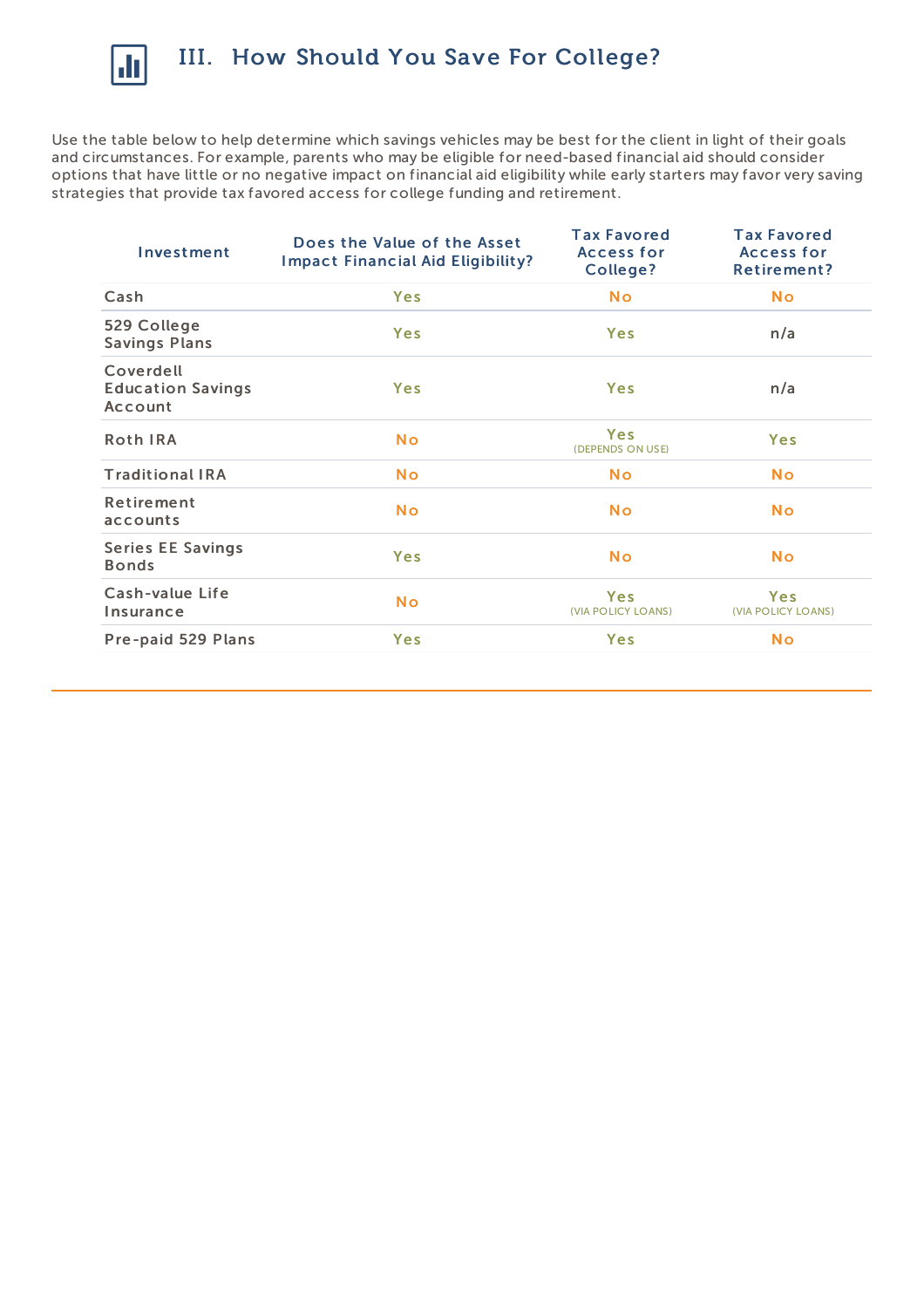

The table below provides valuable advisor and client information concerning the state-offered 529 plan. A tax deduction on contributions to the state plan may provide a compelling rationale for selecting the state plan versus other alternatives. In addition to the limit on the deductible amount, it indicates if excess contributions beyond the annual deductible amount can be carry forward into subsequent years and how many years carry forward can occur. For example if the annual limit on deductible contributions is \$10,000 and the state allows for a carry forward of 5 years on excess contributions, then a 50,000 contribution during the year will yield tax savings for 4 additional years. Finally, the table shows what the potential tax savings could be to the client by taking advantage of the annual deductible limit on 529 contributions - subject to the annual gift limit amount of \$15,000. Tax savings are calculated based on years until college only. Carry forward provisions based on contributions above the annual limit are not factored into the tax savings calculations.

## 529 College Savings Information

| <b>State of Residence</b>                                   | <b>CA</b>                                                       |
|-------------------------------------------------------------|-----------------------------------------------------------------|
| Does state offer state deduction on 529 plan contributions? | <b>NO</b>                                                       |
| Annual Limit of Deductible Amount                           | <b>SO</b>                                                       |
| Allow for carry forward of contribution amount?             | <b>NO</b>                                                       |
| How many years?                                             | $\Omega$                                                        |
| <b>Maximum Potential State Tax Savings on Contributions</b> | <b>SO</b><br>(STATE TAX RATE) *<br>(CONTRIBUTION MAX) * (YEARS) |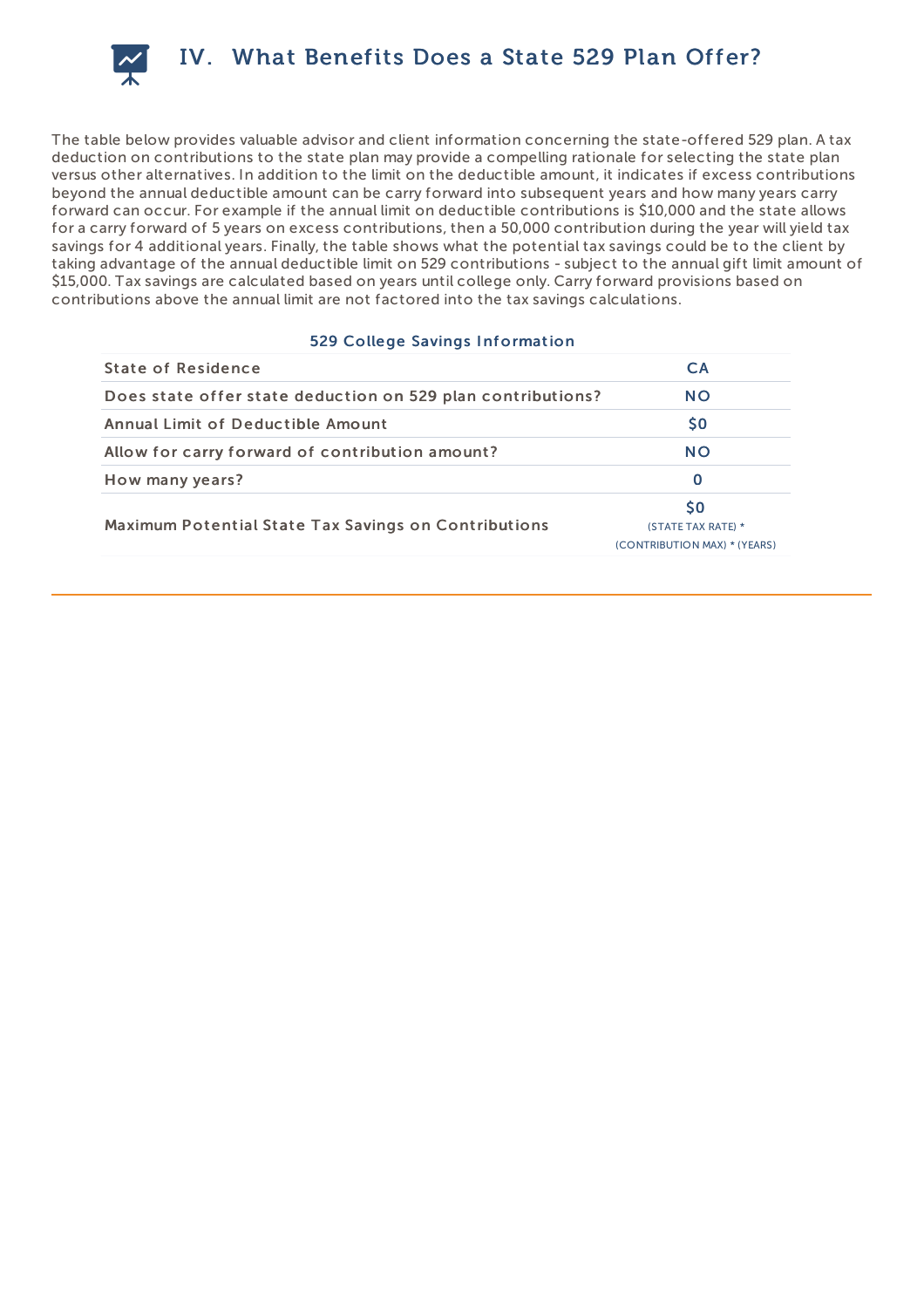

This table provides an overview of education tax benefits from IRS Publication 970 Tax Benefits for Education. It also shows the estimated tax savings for the family based on their AGI and tax filing status. Therefore it can help the family determine which option will yield the most benefits.

# Comparison of Tax Benefits Based on Tuition and Fees at New York University

|                                    | AMERICAN OPPORTUNITY CREDIT LIFETIME LEARNING CREDIT    |                                                         |
|------------------------------------|---------------------------------------------------------|---------------------------------------------------------|
| <b>Max Amount and Calculations</b> | \$2,500 tax credit per student                          | \$2,000 tax credit per student                          |
| <b>Qualified Expenses</b>          | Tuition, fees and course materials                      | Tuition and fees                                        |
| 2021 Income Phaseout Ranges        | Single: \$80,000-\$90,000<br>Joint: \$160,000-\$180,000 | Single: \$59,000-\$69,000<br>Joint: \$118,000-\$138,000 |
| Do you qualify?                    | Yes                                                     | No                                                      |
| <b>Estimated Tax Savings</b>       | \$375                                                   | S0                                                      |
|                                    |                                                         |                                                         |